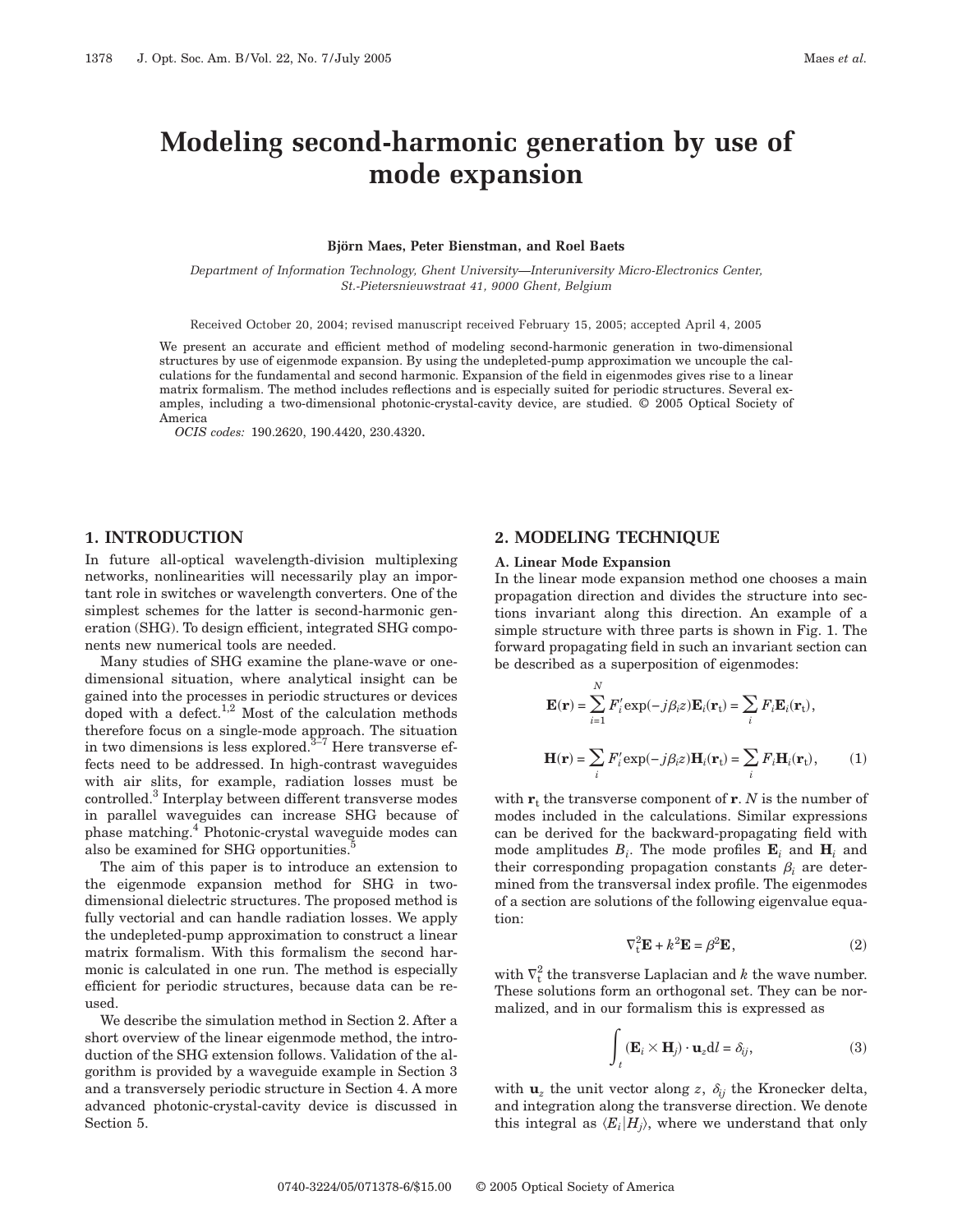

Fig. 1. Structure with three invariant sections along *z*. Mode amplitude vectors at input and output are indicated.

the transverse components are needed. Finally, after calculation of the modes, the field in a section can be reduced to a vector of complex mode amplitudes  $[F, B]$ .

To combine different sections the well-known modematching technique is used. This technique imposes continuity of the tangential total field components to infer transmission and reflection matrices for the mode amplitudes on the interface between two sections. In the end we combine these interface matrices with the propagation constants to derive a scattering matrix **S** for the total structure. The behavior of the structure in Fig. 1 is thus described by

$$
\begin{bmatrix} \mathbf{F}_2 \\ \mathbf{B}_1 \end{bmatrix} = \mathbf{S} \cdot \begin{bmatrix} \mathbf{F}_1 \\ \mathbf{B}_2 \end{bmatrix} = \begin{bmatrix} \mathbf{T}_{12} & \mathbf{R}_{21} \\ \mathbf{R}_{12} & \mathbf{T}_{21} \end{bmatrix} \cdot \begin{bmatrix} \mathbf{F}_1 \\ \mathbf{B}_2 \end{bmatrix},
$$
 (4)

with  $\left[\mathbf{F}_{1}, \mathbf{B}_{2}\right]$  the input and  $\left[\mathbf{F}_{2}, \mathbf{B}_{1}\right]$  the output mode amplitude vectors. More information regarding the implementation of the linear mode expansion method can be found in Ref. 8.

#### **B. Extension for Second-Harmonic Generation**

Here we derive how this matrix formalism changes if we include SHG. Note that we have already extended eigenmode expansion for the Kerr nonlinearity,<sup>9</sup> which highlights the versatility of this scheme. The SHG method is an extension of a plane-wave formalism combined with the eigenmode method.10 We start from the adjusted Hemholtz equations in the case of  $SHG$ <sup>11</sup>

$$
\nabla^2 E_\omega + k_\omega^2 E_\omega = -\omega^2 \mu_0 \epsilon_0 2 d_{\rm nl} E_{2\omega} E_\omega^*,\tag{5}
$$

$$
\nabla^2 E_{2\omega} + k_{2\omega}^2 E_{2\omega} = -(2\omega)^2 \mu_0 \epsilon_0 d_{\rm nl} E_{\omega}^2, \tag{6}
$$

with  $E_{\omega}$  and  $E_{2\omega}$  the complex fields of the fundamental and second harmonic, respectively.  $\nabla^2$  is the total Laplacian, and  $k_{\omega}$  and  $k_{2\omega}$  denote the appropriate wave numbers.

In the undepleted-pump approximation we ignore the right-hand side of Eq. (5). With this approximation we can linearly solve the fundamental fields with the methods of Subsection 2.A.<sup>12</sup> Note that a high pump depletion is seldom reached in wavelength-scale integrated structures.

The formalism is presented here for generation from TM to TM (one *E* component of which is out-of-plane) with a single nonlinear polarization component along the outof-plane direction *y*. However, the adaptation to other polarizations is straightforward. Indeed, from the vectorial Helmholtz equation

$$
\nabla^2 \mathbf{E}_{2\omega} + k_{2\omega}^2 \mathbf{E}_{2\omega} = -(2\omega)^2 \mu_0 \mathbf{P}_{\text{nl}},\tag{7}
$$

with  $P_{nl}$  the nonlinear polarization vector, we conclude that  $P_{\text{nl},x}$  and  $P_{\text{nl},z}$  couple to the TE polarization, whereas  $P_{\text{nl},y}$  couples to the TM polarization. This means we have to consider only scalar Helmholtz equations for the appropriate electric field components, as in Eq. (6). The polarizations remain independent. The exact expression for the right-hand side of Eq. (6) depends on the polarization of the fundamental and the nonlinearity tensor. Changing these terms results only in different components being used for the mode overlap integrals, which will become clear below. We employ only one term on the righthand side of Eq. (6) because extra terms are managed by means of superposition of the individual contributions.

To solve Eq. (6) in an invariant section we write the fields as a sum of eigenmodes:

$$
\mathbf{E}_{\omega} = \sum_{i} A'_{i} \exp(-j\beta_{\omega,i} z) \mathbf{E}_{\omega,i},
$$
  

$$
\mathbf{E}_{2\omega} = \sum_{i} C'_{i}(z) \exp(-j\beta_{2\omega,i} z) \mathbf{E}_{2\omega,i} = \sum_{i} C_{i}(z) \mathbf{E}_{2\omega,i}.
$$
 (8)

We assume that only copropagating modes interact nonlinearly, because of phase mismatch; therefore we can ignore the modes propagating in the other direction for the moment. Note the *z* dependence of the mode amplitudes  $C_i'$ , which indicates the possibility of generation. In the linear case these amplitudes are constant in a section. The constant amplitudes  $A_i'$  are provided by the first linear calculation. Substituting Eqs. (8) into Eq. (6) we get a second-order differential equation. The derivatives of the mode profiles can be eliminated with Eq. (2). We ignore the second-order derivatives of the envelopes  $C_i'(z)$ . The resulting relation contains sums over modes. We can select one second-harmonic mode by using the orthonormality of Eq. (3). Performing this operation  $\langle H_{2\omega,i} \rangle$  results in the first-order differential equation

$$
\frac{dC_i'}{dz} = -2jk_0^2 \sum_k A_i'^2 \frac{\exp(j\Delta\beta_{ki}z)}{\beta_{2\omega,i}} \langle d_{\rm nl}E_{\omega,k}^2 | H_{2\omega,i} \rangle - 4jk_0^2 \sum_{l,m} A_i' A_m' \frac{\exp(j\Delta\beta_{lm}z)}{\beta_{2\omega,i}} \langle d_{\rm nl}E_{\omega,l}E_{\omega,m} | H_{2\omega,i} \rangle,
$$
\n(9)

with  $\Delta \beta_{ki} = \beta_{2\omega,i} - 2\beta_{\omega,k}$ ,  $\Delta \beta_{lmi} = \beta_{2\omega,i} - \beta_{\omega,l} - \beta_{\omega,m}$ , and *k*<sub>0</sub>  $=\omega/c$ . With  $\Sigma_{l,m}$  we indicate  $\Sigma_{l=1}^{N-1}\Sigma_{m=l+1}^{N}$ . We write the overlap integrals as

$$
O_{ki} = \langle d_{nl} E_{\omega, k}^2 | H_{2\omega, i} \rangle,\tag{10}
$$

$$
O_{lmi} = \langle d_{nl} E_{\omega,l} E_{\omega,m} | H_{2\omega,l} \rangle.
$$
 (11)

Equation (9) can be integrated to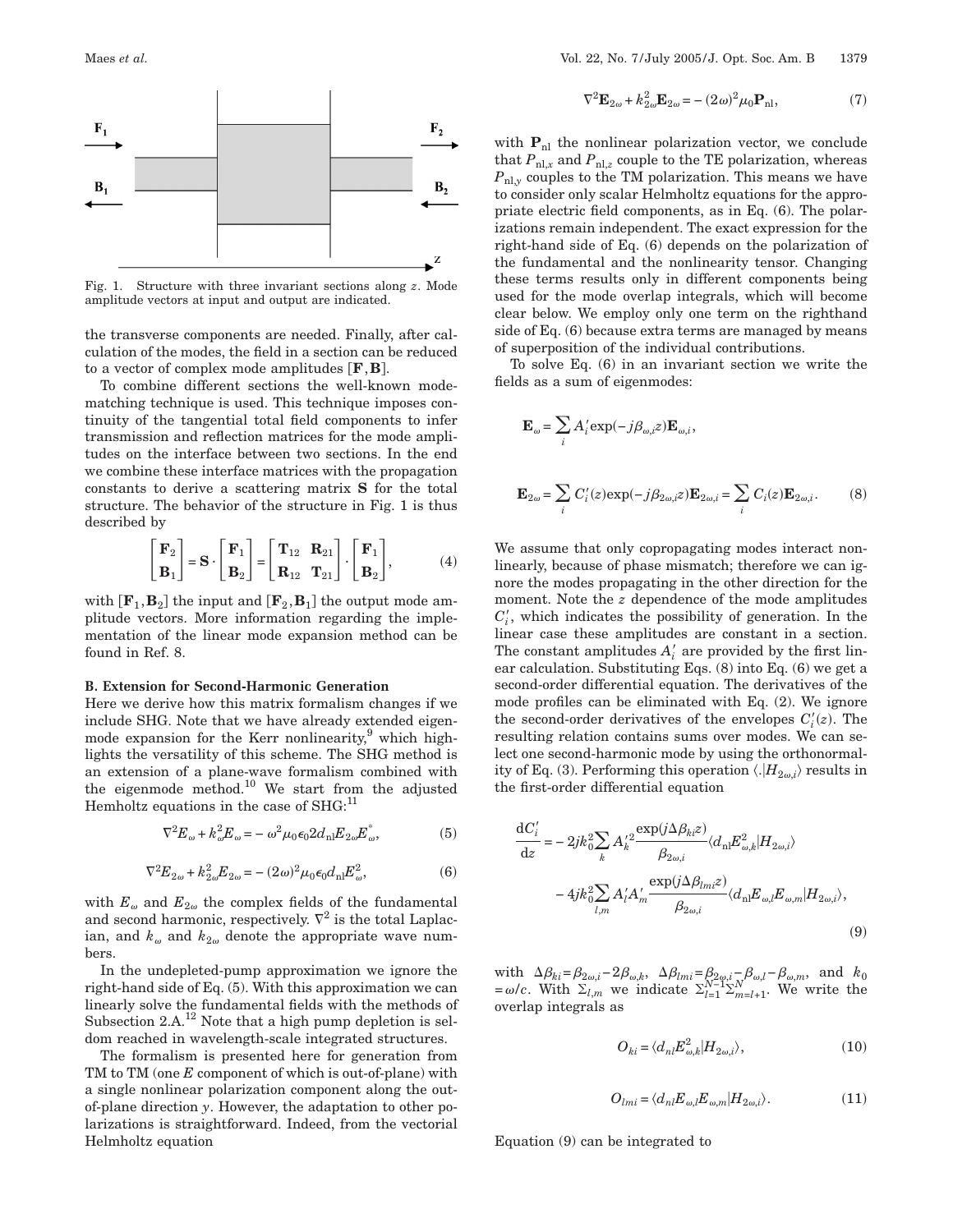$$
C'_{i}(z) = C'_{i}(0) - 2k_0^2 \sum_{k} A'^2_{k} \frac{\exp(j\Delta\beta_{ki}z) - 1}{\beta_{2\omega,i}\Delta\beta_{ki}} O_{ki}
$$

$$
- 4k_0^2 \sum_{l,m} A'_{l} A'_{m} \frac{\exp(j\Delta B_{lmi}z) - 1}{\beta_{2\omega,i}\Delta\beta_{lmi}} O_{lmi}.
$$
 (12)

The terms on the right side of this equation are physically clear. The first term represents the linear propagation. The second and third terms describe SHG from one fundamental mode to one second-harmonic mode and from two fundamental modes to one second-harmonic mode, respectively. The integrals weigh the overlap of the mode profiles, whereas the factors with  $\Delta\beta$  incorporate the modal phase-matching. Note that in the case of perfect phase-matching, or  $\Delta\beta=0$ , Eq. (9) can still be solved. However, these expressions are not necessary in practice. If one includes dispersion, exact phase-matching is seldom encountered.

The previous analysis allows us to construct a matrix formalism with the inclusion of modes propagating in both directions. Note that we work here with the unprimed mode amplitudes; see Eq. (8). For this convention Eq.  $(12)$  can easily be adapted with  $C_i'(z)$  $=C_i(z) \exp(j\beta_{2\omega i}z)$ . By inspecting Eq. (12) we can write the bidirectional propagation of modes in an invariant section as:

$$
\begin{bmatrix} \mathbf{F}_2 \\ \mathbf{B}_1 \end{bmatrix}
$$
  
= 
$$
\begin{bmatrix} \mathbf{diag}[\exp(-j\beta_{2\omega,i}L)] & \mathbf{0} \\ \mathbf{0} & \mathbf{diag}[\exp(-j\beta_{2\omega,i}L)] \end{bmatrix} \cdot \begin{bmatrix} \mathbf{F}_1 \\ \mathbf{B}_2 \end{bmatrix}
$$
  
+ 
$$
\begin{bmatrix} \mathbf{N}_{\text{fw}} \\ \mathbf{N}_{\text{bw}} \end{bmatrix},
$$
(13)

with **diag** indicating a diagonal matrix and *L* the length of the section. In the following we denote  $diag(exp($  $-j\beta_{2\omega,i}$ ] as **P**(*L*). Positions of the vectors are the same as in Fig 1, with the difference that Eq. (13) describes a structure without interfaces.  $N_{fw}$  and  $N_{bw}$  are calculated by Eq. (12) with input from the forward and backward fundamental mode amplitudes, respectively.

We now have to implement interfaces in the algorithm. For this purpose we divide the structure into pieces consisting of an interface followed by a certain length of an invariant section; see Fig. 2. The interface can be described by a scatter matrix of the same form as in Eq. (4), and the section by Eq. (13). Combining these two we easily get



$$
\begin{bmatrix} \mathbf{F}_3 \\ \mathbf{B}_1 \end{bmatrix} = \begin{bmatrix} \mathbf{P}(L)\mathbf{T}_{12} & \mathbf{P}(L)\mathbf{R}_{21}\mathbf{P}(L) \\ \mathbf{R}_{12} & \mathbf{T}_{21}\mathbf{P}(L) \end{bmatrix} \cdot \begin{bmatrix} \mathbf{F}_1 \\ \mathbf{B}_3 \end{bmatrix} + \begin{bmatrix} \mathbf{P}(L)\mathbf{R}_{21}\mathbf{N}_{bw} + \mathbf{N}_{fw} \\ \mathbf{T}_{21}\mathbf{N}_{bw} \end{bmatrix} .
$$
 (14)

Note that the generated second harmonic is scattered by the interfaces. In the same way as for the previous equation different chunks can be concatenated, which after some algebra results in the same form for an entire structure:

$$
\begin{bmatrix} \mathbf{F}_{out} \\ \mathbf{B}_{out} \end{bmatrix} = \mathbf{S} \cdot \begin{bmatrix} \mathbf{F}_{in} \\ \mathbf{B}_{in} \end{bmatrix} + \begin{bmatrix} \mathbf{N}_{tot, fw} \\ \mathbf{N}_{tot, bw} \end{bmatrix}.
$$
 (15)

The scatter matrix **S** is the same as in the linear case. The **N** vectors immediately give the generated output if there is no external second-harmonic input.

#### **C. Discussion**

The proposed algorithm has several characteristics of efficiency. First one evaluation of the analytical Eq. (12) is enough to calculate the generation in an invariant section of arbitrary length. There is no need to discretize in the propagation direction, in contrast to the finite-differencetime-domain or beam-propagation methods. One of the main advantages of the linear mode expansion method is thus conserved. Furthermore, for the overlap integrals only the nonlinear sections have to be included. Often this means integration has to be done over a limited transversal part. Nowadays periodic structures are heavily investigated, and our method is especially suited for these devices. Data such as mode profiles, propagation constants, scatter matrices, and overlap integrals can be reused effectively.

Another characteristic is the flexibility of the coupling scheme. It is possible to choose the subsets of fundamental and second-harmonic modes that couple nonlinearly. This happens simply by neglecting the nonlinear terms in Eq. (12) for the excluded modes. Because of phase mismatch, low overlap, or the excitation specifics, many structures can be modeled with only the lower modes contributing nonlinearly. However, higher-order modes are still included in the linear scattering to simulate rigorously effects such as radiation losses.

To determine how many modes are necessary one needs to increase the number of nonlinearly included modes until convergence is reached. There is no general rule, and the same method is used for linear mode expansion calculations. Note that we can drastically reduce the total number of modes included in the eigenmode expansion by employing perfectly-matched layer boundary conditions.

Finally many devices can be understood by way of their underlying modal behavior. Because the proposed method has immediate acces to these data, it is very suitable for interpretation of the structures. This is in contrast with other methods that manipulate only the total fields.

## **3. WAVEGUIDE**

We have checked the technique in the plane-wave limit Fig. 2. Interface followed by an invariant section. and found good agreement with previously reported re-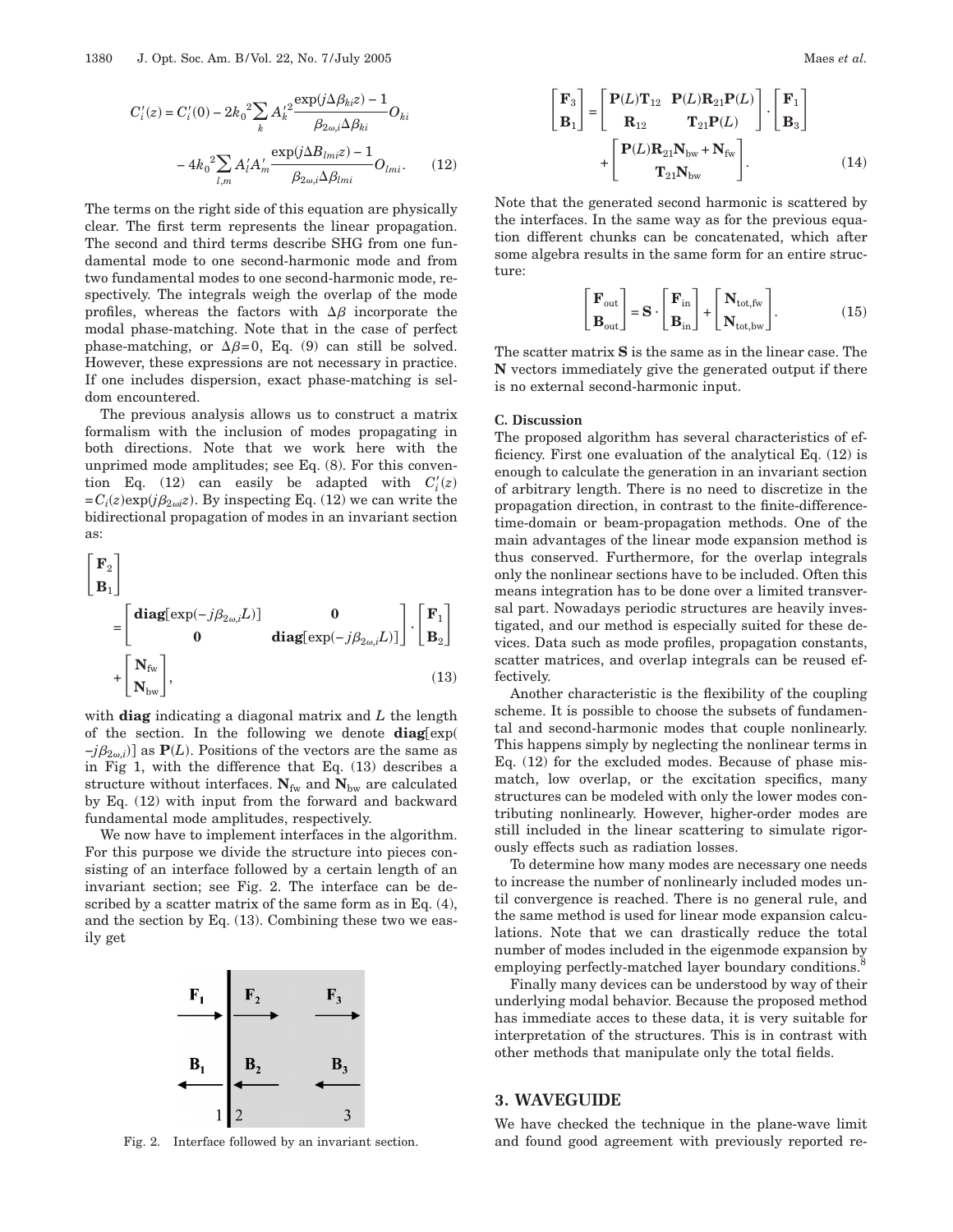

Fig. 3. Geometry of the waveguide example.



Fig. 4. Generated electric field in the center at the end of the waveguide section, versus half the waveguide width. The light curve is the result with one mode, the heavy curve, with multiple modes.

sults in a layer structure.<sup>13</sup> Because the method is an extension of a known plane-wave method, we focus instead on a structure that shows the necessity of a multimode approach to obtain more exact results. The proposed example is a waveguide; see Fig. 3. The core indices are 3.0 and 3.1 for fundamental and second harmonic, respectively, whereas the background is air. The waveguide has length 1  $\mu$ m and we operate at  $\lambda$ =1.55  $\mu$ m. We assume nonlinear generation from TM to TM with coefficient  $d_{nl}$  $=400$  pm/V. The structure is excited with the fundamental ground mode, such that the electric field in the center is  $10^5$  V/m.

We now vary the waveguide width and examine the second-harmonic field at the center of the output position. The calculations are done for one second-harmonic mode and for multiple modes. A maximum of 40 modes is used. Because of the short length the contributions of some radiation modes are needed. Results are shown in Fig. 4. Until a width of 0.132  $\mu$ m both curves agree, and this is precisely where the waveguide becomes multimodal. At 0.8  $\mu$ m there are already seven guided modes, and the field with multiple modes converges toward the planewave value of 2.54 V/m.

One might expect that the single-mode calculation also converges to the plane-wave case in the limit of broad waveguides. However, in this limit all the modes become plane-wavelike in the center, and their contributions are governed by the overlap integral with the (square of the) fundamental ground mode. An analysis with modes of a waveguide with hard walls (zero field on the boundaries) shows that the overlap integrals of the consecutive modes behave as  $O_{00}$ ,  $O_{00}/5$ ,  $-O_{00}/35$ , .... Thus about five modes are enough for accurate results. Clearly this example shows that the interference of the many generated modes has to be taken into account.

## **4. TRANSVERSE GRATING**

In this section we simulate a structure proposed in Ref. 4 and depicted in Fig. 5. It consists of a transversely periodic array of waveguides with length *d* in air excited by a TM plane wave. Because of the finite length *d*, reflections and modes propagating in both directions have to be taken into account.

The grating has a period  $\Lambda$ =0.65 $\lambda$  and the waveguides have width  $w=0.09\text{Å}$  with indices  $n_{\omega}=3.346$  and  $n_{2\omega}$ =3.539. We have to include only the box in dotted lines in Fig. 5 for the calculations. Indeed, because of the TM excitation and the symmetry of the structure we can use perfect magnetic walls  $(\partial E/\partial x=0)$  for the upper and lower boundaries. Furthermore, because the areas to the left and right of the box are invariant along *z*, we may end the calculations just outside the interfaces.

We compare the forward SHG of this device with the case of bulk nonlinear material of the same thickness *d* in Fig. 6. These results are comparable with Fig. 2 of Ref. 4, where another method was used. The SHG curve is a result of the interplay among Fabry–Perot reflections, phase matching, and modal field profiles. As already mentioned we have immediate acces to these modal data. Moreover because there are, respectively, one and two guided modes for fundamental and second harmonic, the use of ten modes already provides accurate results. To conclude this section we note that for the sweep over the length *d* we have to calculate the overlap integrals only once.



Fig. 5. Transverse grating structure. Only the section in dotted line is needed in the simulation because of symmetry.



Fig. 6. Grating SHG intensity in the forward direction versus length  $d$ , normalized with the fundamental wavelength  $\lambda$ .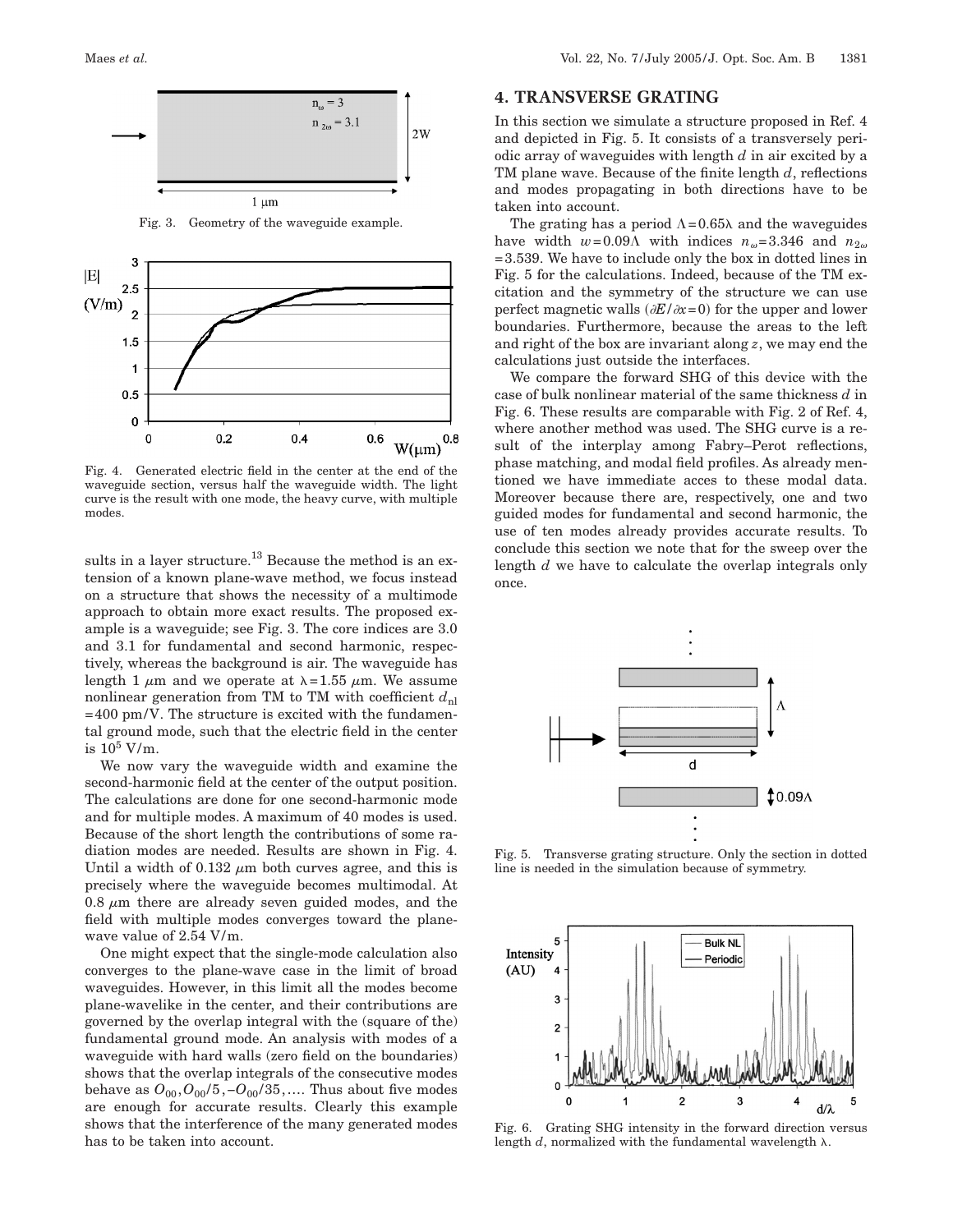## **5. PHOTONIC-CRYSTAL CAVITY**

Now we study the photonic-crystal cavity device depicted in Fig. 7. In combination with the third-order Kerr nonlinearity this structure gives rise to bistable switching.<sup>14</sup> Here we exploit the cavity effects for SHG. The device consists of a resonator mode in the center formed of a larger rod evanescently coupled to two waveguides. The left waveguide is used for input of the fundamental power. On resonance the cavity is strongly excited, and all the power is transmitted to the waveguide on the right. Off resonance the power is reflected back to the left with negligible excitation of the defect mode. In Fig. 7 the upper half shows the fundamental resonance, whereas the lower half shows the second-harmonic field on resonance.

For this device to work in a SHG setting there are conditions that have to be fulfilled for both the fundamental and second harmonic: First a bandgap and a (preferably single-mode) waveguide are necessary. Second if we demand efficient cavity SHG, there have to be resonator modes at both frequencies, preferably with good mode profile overlap. We designed such a structure, although it will prove difficult to find parameters in a real material system.

The photonic crystal used is a square lattice of square rods in air with period  $a$  and diameter  $d=0.5a$ . With indices  $n_{\omega}=3.5$  and  $n_{2\omega}=2.95$  we can work in the first gap for the fundamental, between 0.235 and  $0.314(2\pi c/a)$ , and the second gap for the second harmonic, between 0.497 and  $0.569(2\pi c/a)^{15}$  By decreasing the diameter of a line of rods to 0.3*a* we create a single-mode waveguide for both frequencies, with normalized fundamental frequency in [0.265, 0.283]. A second-harmonic resonance mode at  $\omega_{\rm sh}^{\rm res}$  = 0.55535(2 $\pi c/a$ ) is produced by a larger central rod of diameter 0.7*a*. We tune a (broader) fundamental resonance to  $0.5\omega_{\rm sh}^{\rm res}$  with a central rod index of 3.5743. Both Lorentzian transmission profiles  $T_{\omega}$  and  $T_{2\omega}$  are shown in Fig. 8 with

$$
T(\omega) = \frac{\gamma^2}{(\omega - \omega^{\text{res}})^2 + \gamma^2}.
$$
 (16)

They correspond to *Q* values of, respectively,  $Q_{\omega}=301$  and  $Q_{2\omega}$ =3239, with  $Q = \omega^{\text{res}} / 2\gamma$ .

For the SHG calculations we assume that only the larger central rod is nonlinear, a good approximation as the field is strongest there. Because the second-harmonic defect mode is excited by the fundamental, and this mode



Fig. 7. Photonic crystal device geometry. The upper (lower) half shows the electric field of the fundamental (second harmonic) at resonance. Dipole and quadrupole modes are clear. Because of high Q the field in the lower waveguide is barely visible.



Fig. 8. Photonic crystal device results. The transmission of fundamental  $T_{\omega}$  and second harmonic  $T_{2\omega}$  are shown, together with the generated second-harmonic power  $P_{2\omega}$ , by curves.  $P_{2\omega}$  is normalized and all curves are plotted versus the fundamental  $\omega$ . Values for  $T^2_{\omega}T_{2\omega}$  are indicated by circles.

is equally coupled to both waveguides, the generated outgoing power to the left and the right is the same. This power is plotted in Fig. 8. Because the outgoing power is proportional to the energy of the second-harmonic mode and the second harmonic is excited by the square of the fundamental field, it results that the generation at resonance is proportional to  $Q^2_{\omega} Q_{2\omega}$  and the normalized SHG power profile follows  $T_\omega^{~~2}T_{2\omega}^{~}$ ; see Fig 8. For these calculations, only 30 modes were used for both frequencies. Moreover, if we allow the lowest ten of these modes to couple nonlinearly, we already obtain accurate results.

# **6. CONCLUSIONS**

We extended the eigenmode expansion method for rigorous and efficient calculation of SHG in two-dimensional structures. By use of the undepleted-pump approximation we can describe the nonlinear sections with a linear matrix formalism. As such no grid is required in the propagation direction. A flexible coupling scheme, advanced boundary conditions, and reuse of data in periodic structures enhance the efficiency. Simulations of a photoniccrystal-cavity device demonstrate its facility for modeling complex, wavelength-scale structures. In further work we plan to examine the inclusion of pump depletion.

#### **ACKNOWLEDGMENTS**

Björn Maes and Peter Bienstman acknowledge the Flemish Fund for Scientific Research (FWO-Vlaanderen) for a doctoral and postdoctoral fellowship, respectively. Parts of this work were performed in the context of the Belgian DWTC project IAP-Photon.

Björn Maes can be reached by e-mail at bjorn.maes@intec.ugent.be.

## **REFERENCES**

1. M. Centini, C. Sibilia, M. Scalora, G. D'Aguanno, M. Bertolotti, M. J. Bloemer, C. M. Bowden, and I. Nefedov, "Dispersive properties of finite, one-dimensional photonic